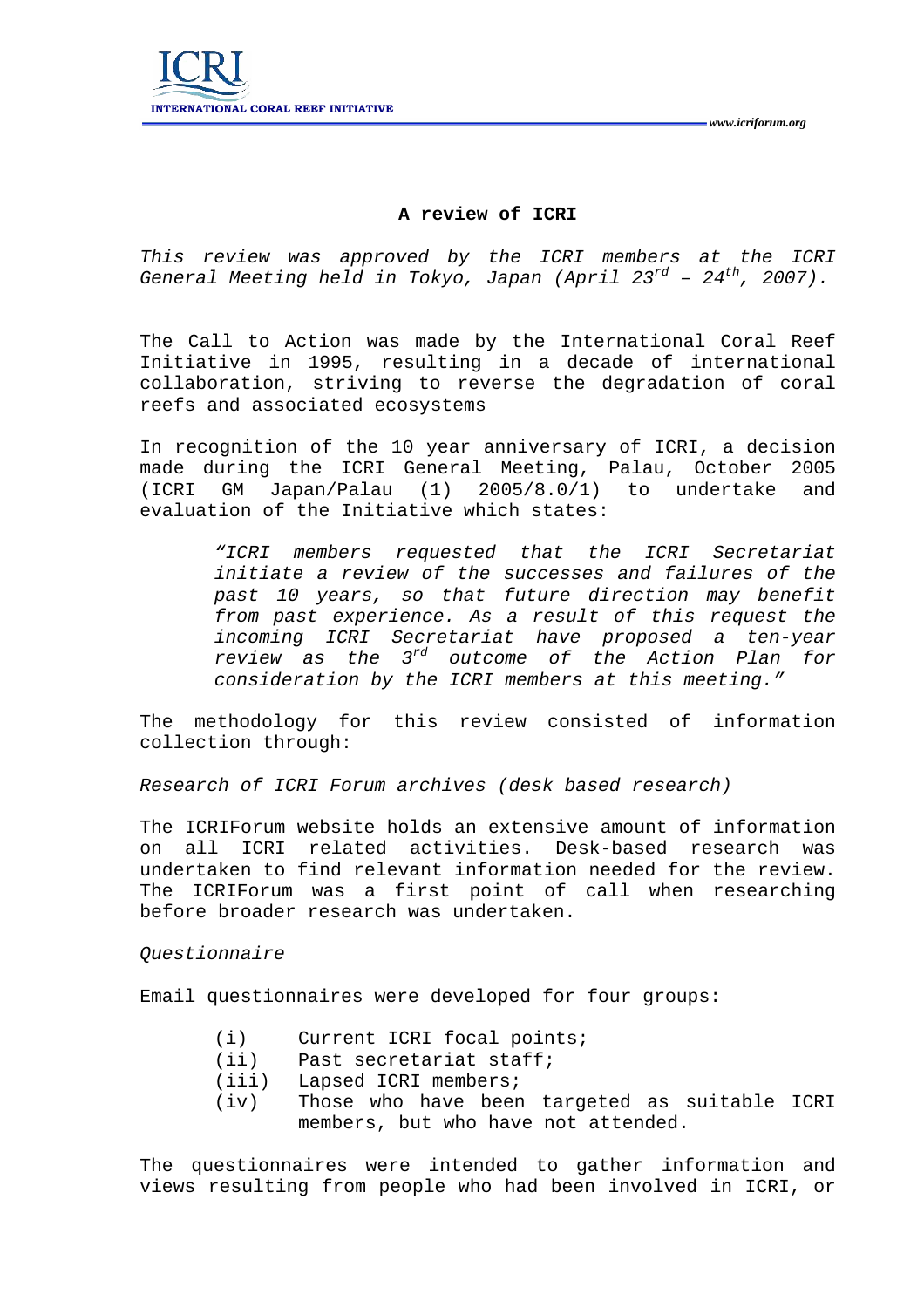who had decided not to be involved. Responses were received, collated, and quantitative analysis undertaken to provide the baseline information for the charts that appear in this report.

The questionnaire raised a number of key issues but the small sample size of the responses received were inadequate for substantial statistical analysis. These were discussed by a small working group at the Cozumel meeting and formed important background for this report.

#### **The First 12 Years of ICRI**

The mission of ICRI is still important. The informal nature of ICRI as a small public-private partnership involving government and non-government members provides an appropriate forum for awareness raising and agenda development for the management of coral reefs and related ecosystems.

A distinctive characteristic of ICRI as a public-private partnership is the rotating chairmanship. Chairs hold office for a two year term and the rotation provides new energy and perspectives but this has provided problems of programme continuity.

In 2001 the practice of co-Chairing by a partnership of a developing and a developed country was adopted and has further added to the energy and breadth of focus of ICRI.

ICRI has evolved, and continues to evolve, from a small partnership to a body with an increasing and diverse membership. This has occurred in parallel with events and challenges such as coral bleaching that have increased the urgency of management action to conserve and maintain coral reefs and associated ecosystems. ICRI's profile and membership have grown. As a result the requirements for meeting format have changed with a need for increasingly focused agenda. This is the sign of a mature organisation.

The ICRI Call to Action identified four main areas for action:

- 1. Integrated Coastal Management;
- 2. Capacity Building;
- 3. Research and Monitoring;
- 4. Review and Performance Evaluation.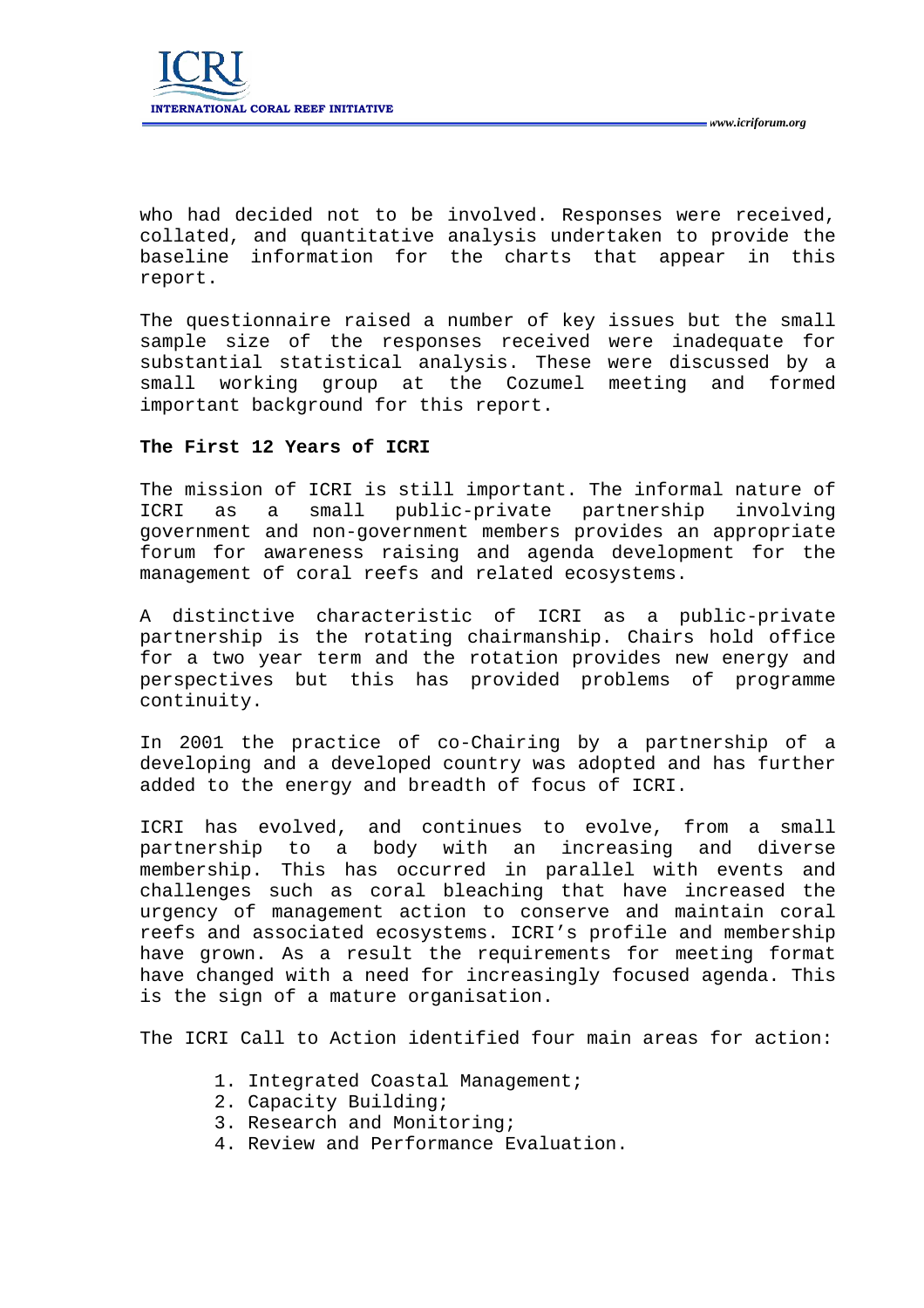The Call to Action and subsequent ICRI documents refer to coral reefs and associated ecosystems such as mangroves, seagrasses and sandy seabed communities. ICRI has had limited success in broadening the reach of its programme to encompass mangroves and other linked ecosystems.

ICRI has been more successful in activities related to research and monitoring and some areas of capacity building than in ICM. This probably reflects the roles and capacities of the current membership that consists largely of environment agencies, NGOs and researchers. There have been attempts to reach out more broadly to the fishing industry, tourism and other community and private sector groups, but these have had limited success.

The 1995 ICRI meeting at Dumaguete City, Philippines, agreed that it was important that ICRI should be driven by its regions because they are the points at which action priorities and programmes are most clearly linked to local needs, opportunities and capacities. Most ICRI secretariats have held regional meetings and have had limited success in empowerment and the need to regionalise is still urgent.

A common pattern in ICRI meetings has been the development of recommendations or proposals for action, which, while important were made with no provision or allocation of responsibility for implementation or report back. This has been addressed through a more focused process in management of recent meetings.

### **Achievements of ICRI**

ICRI has been successful in engaging with international processes and major events, achieving insertion of text relating to coral reefs and associated ecosystems in a number of international documents (e.g. UN General Assembly) and in capacity building through workshops and publications. These achievements are summarised in Table 1.

ICRI has created the Global Coral Reef Monitoring Network and the International Coral Reef Action Network that have been successful in raising awareness. implementing programs of monitoring, coordinating programs of action and conducting capacity building and workshops.

For twelve years, ICRI, through its Coordination Planning Committee, and through a broad range of engagement by its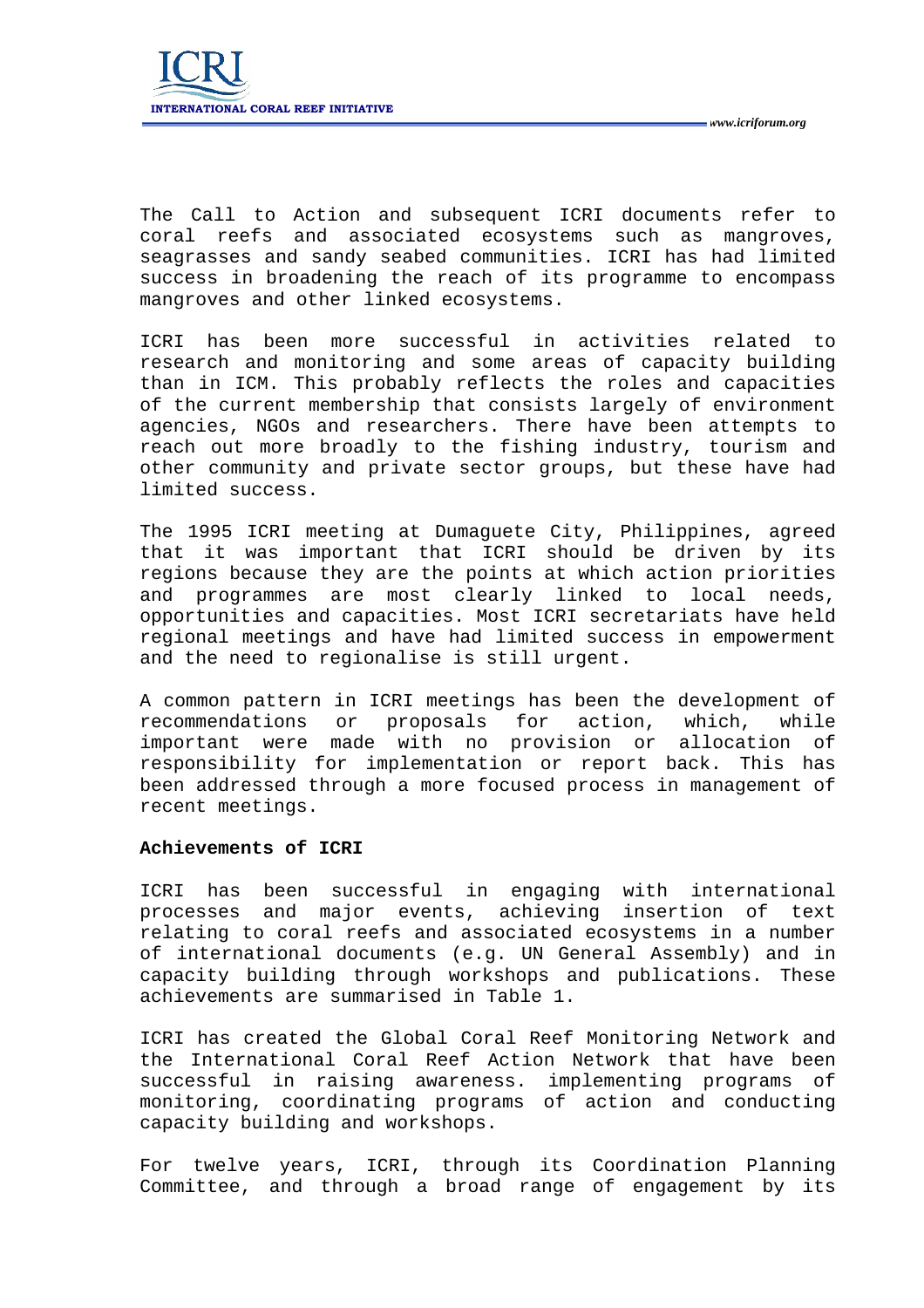partners, has provided an ongoing formal and informal forum at the global and regional levels, for sharing information, discussing issues and building knowledge, coordinating on initiatives and projects, and helping to foster partnerships and connect needs to resources in support of the initial ICRI Call to Action.

ICRI has had substantial success through the establishment by members of national programmes and committees that maintain focus, awareness and program activity for coral reefs and associated ecosystems.

## **Future management of ICRI**

Recent meetings have been more formally organised, reflecting the needs of the growing organisation. They have included time for workshop discussion and substantive consideration of issues. This has been welcomed by members.

ICRI had had significant successes in international engagement such as the focus on coral reefs and associated ecosystems in the programs of the Ramsar Convention and the Convention on Biological Diversity. In the light of these is important to recognise that the task of raising the profile of ICRI in other international fora (e.g. FAO and IMO) should be seen as a major responsibility of hosting governments and ICRI members.

An issue which requires attention is to develop the modalities for closer engagement and empowerment of regions in the work of ICRI. This has been started through regional caucuses within ITMEMS. There is clear potential to take this further through regional meetings of ICRI.

In the interest of increasing the engagement of all members in the work of ICRI future meetings should build on the start made in identifying action priorities with report-back commitments by members, for specific activities.

A recurrent issue is the matter of funding. While the initiative has been extremely cost-effective and its budgets small, the funding base of the programs of ICRI and its networks is narrow and currently depends on a very small number of funding bodies. It is important that this be addressed to achieve a more sustainable funding base and so maintain and develop the programs to meet growing needs and to provide for participation, particularly from developing countries. This may in part be addressed by a greater use of